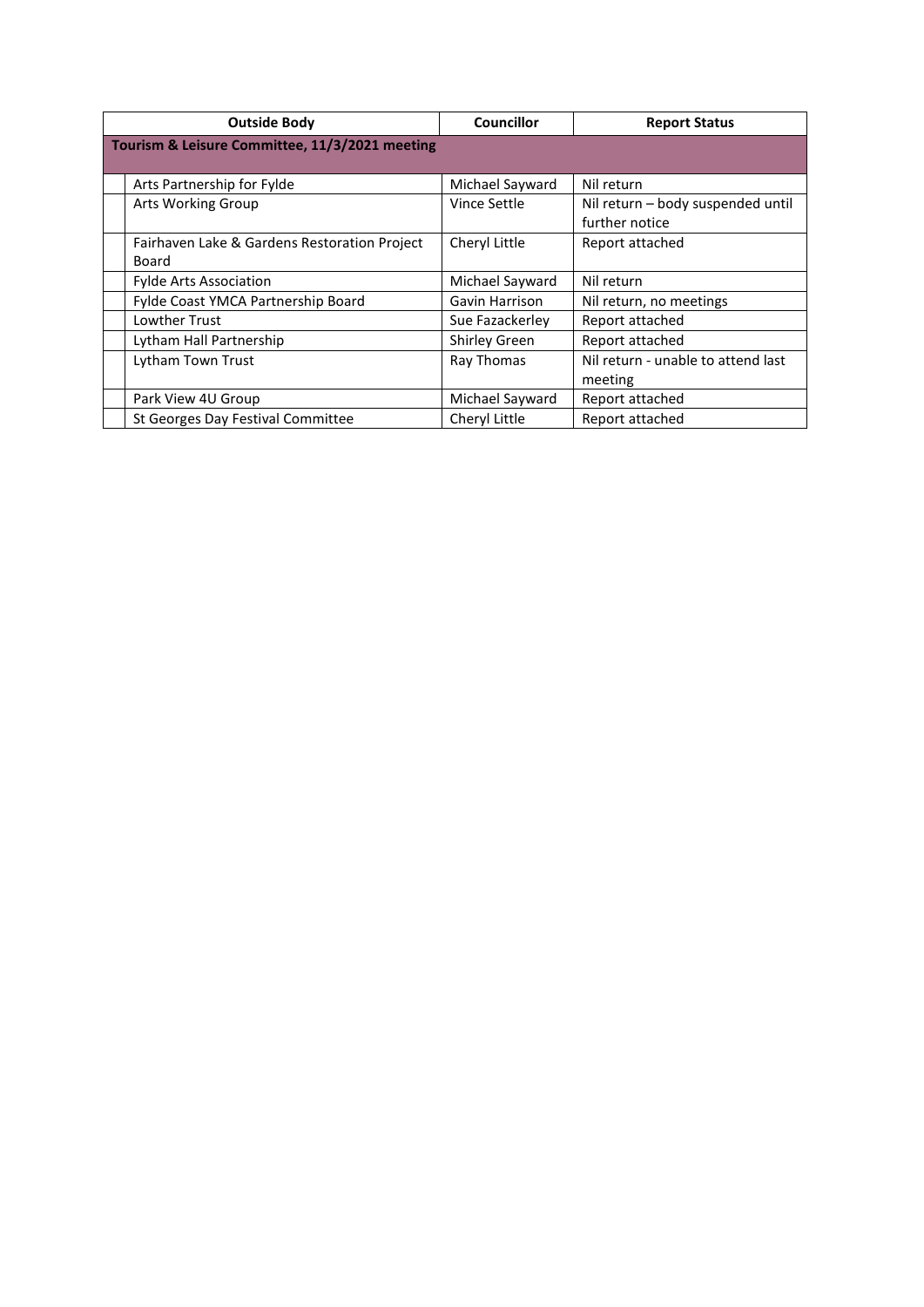Number 8590245 Type Outside Bodies - Member Reporting Form

#### **Information**

**Councillor Name and Role on Outside Body (for example, Observer, Trustee, Director):-** COUNCILLOR CHERYL LITTLE **Email** [cllr.clittle@fylde.gov.uk](mailto:cllr.clittle@fylde.gov.uk) **Period this report covers (date)**

- **Name of Outside Body** FAIRHAVEN HLF PROJECT **How often does the organisation meet? QUARTERLY How often have you attended?** ALL BUT ONE **What are the key issues arising for Fylde Borough Council** WE AS THE OVERARCHING BODY HAVE THE RESPONSIBILITY TO OVERSEE THE DELIVERY OF THIS PROJECT **Examples of issues could be those that may affect decisions regarding budget setting, challenges for residents, policy changes that affect partnership working etc** ACCOUNTABILITY, DELIVERY, PLANNING, SUSTAINABILITY AND **COMMUNICATION Who did you inform of these issues within Fylde Borough Council?** LEADERSHIP BOARD AND T&L COMMITTEE **In the light of these meetings, is it worthwhile for the Council to continue to have a representative/representatives on this body?** YES **Any further comments?** THIS IS ONE OF THE BIGGEST INVESTMENTS FYLDE IS SEEING AS PRESENT AND IT IS SO IMPORTANT TO HAVE MEMBER REPRESENTATION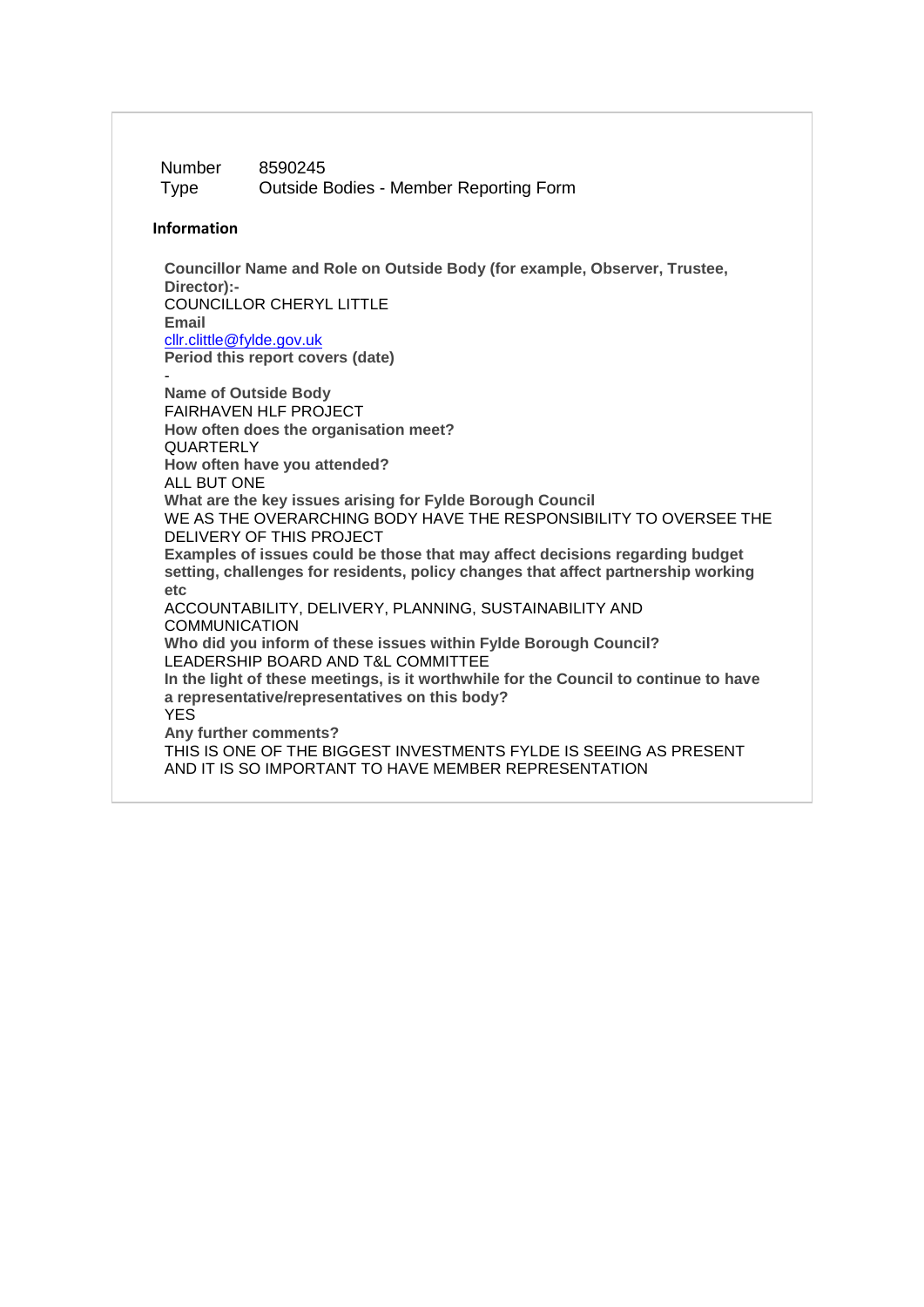### **Outside Bodies - Member Reporting Form**

**Details**

**Councillor Name and Role on Outside Body** *(for example, Observer, Trustee, Director)*:-

Cllr Susan M Fazackerley MBE FBC Trustee

**Email**:- cllr.sfazackerley@fylde.gov.uk

**Period this report covers** (date):- April to present time

**Name of Outside Body**:- Lowther Trust

**How often does the organisation meet? And how often have you attended?**:- It meets once a month and I have attended every meeting

**Key issues arising for Fylde Borough Council**:- Continuation of inancial support of the Trust and its future plans.

**Who did you inform of these issues within Fylde Borough Council**?:- I inform the leader of key issues and there is usually at least one senior FBC staff member present at meetings.

**In the light of these meetings, is it worthwhile for the Council to continue to have a representative/representatives on this body?**:- Most definitely.

**Any further comments?:- None.**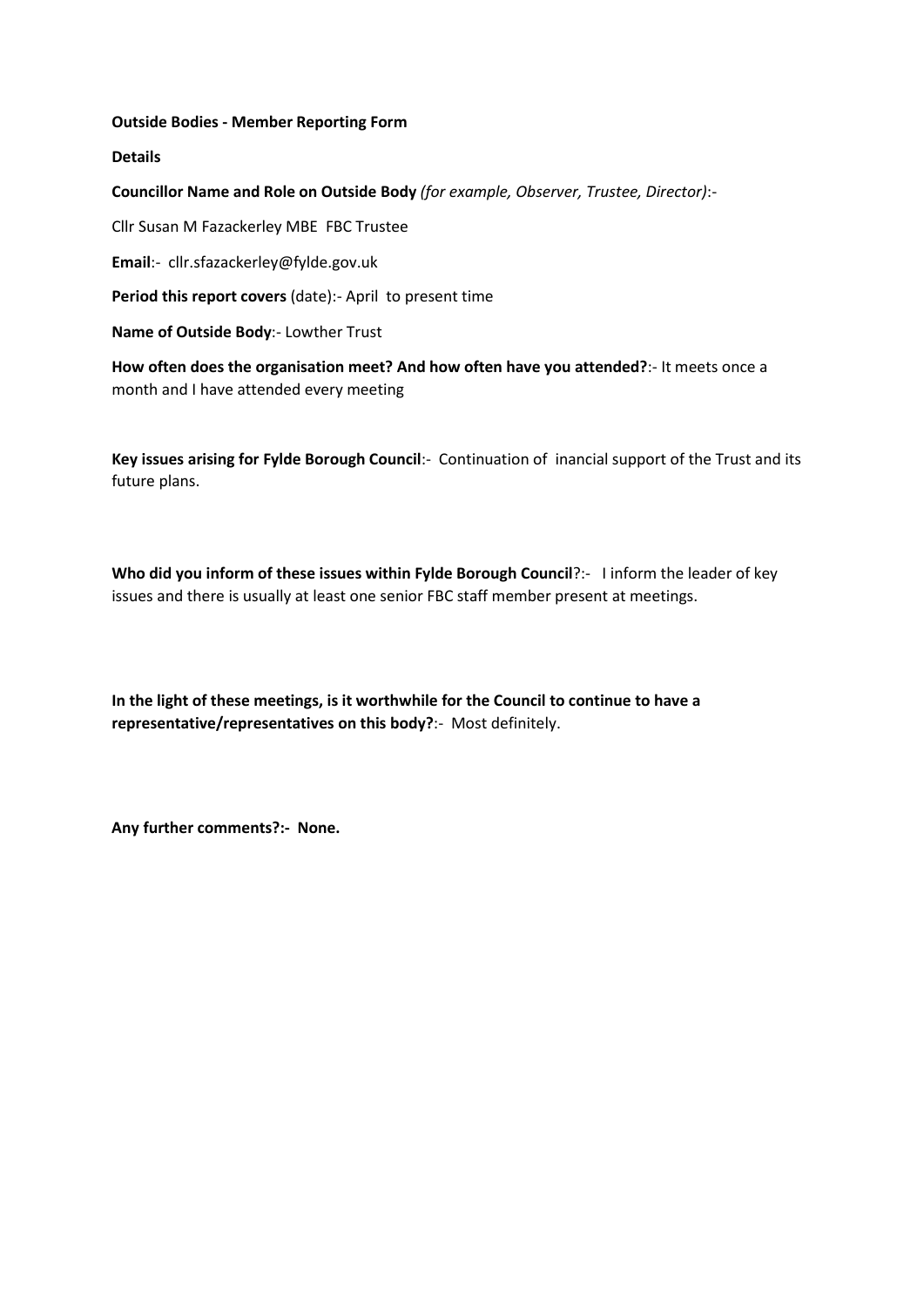### **Outside Bodies - Member Reporting Form**

## **Details**

**Councillor Name and Role on Outside Body** *(for example, Observer, Trustee, Director)*:-

Shirley Green Obsrver

**Email**:- cllr.sgreen@fylde.gov.uk

**Period this report covers** (date):- April to present

**Name of Outside Body**:- Lytham Hall Partnership

**How often does the organisation meet? And how often have you attended?**:-

Varies a little but roughly once a quarter

# **Key issues arising for Fylde Borough Council**:-

*Examples of issues could be those that may affect decisions regarding budget setting, challenges for residents, policy changes that affect partnership working etc* 

*Central heating has been upgraded making it a far more comfortable place to work in and visit.*

*Sewerage works have begun in the grounds, this is necessary work and has the usual problems of an old site.*

*The Driveway has been resurfaced which not only enhances the entrance to the Hall but was necessary as it had deteriorated very badly, this was funded by FBC and well worth every penny spent on it.*

*There is still some conflict between HTNW and LTT which does prevent harmonious working on some projects although they are much further forward than they originally were. This is still being worked on by all parties involved.*

### **Who did you inform of these issues within Fylde Borough Council**?:-

The Leader of the Council is aware of the issue.

# **In the light of these meetings, is it worthwhile for the Council to continue to have a representative/representatives on this body?**:-

Yes

**Any further comments?:-**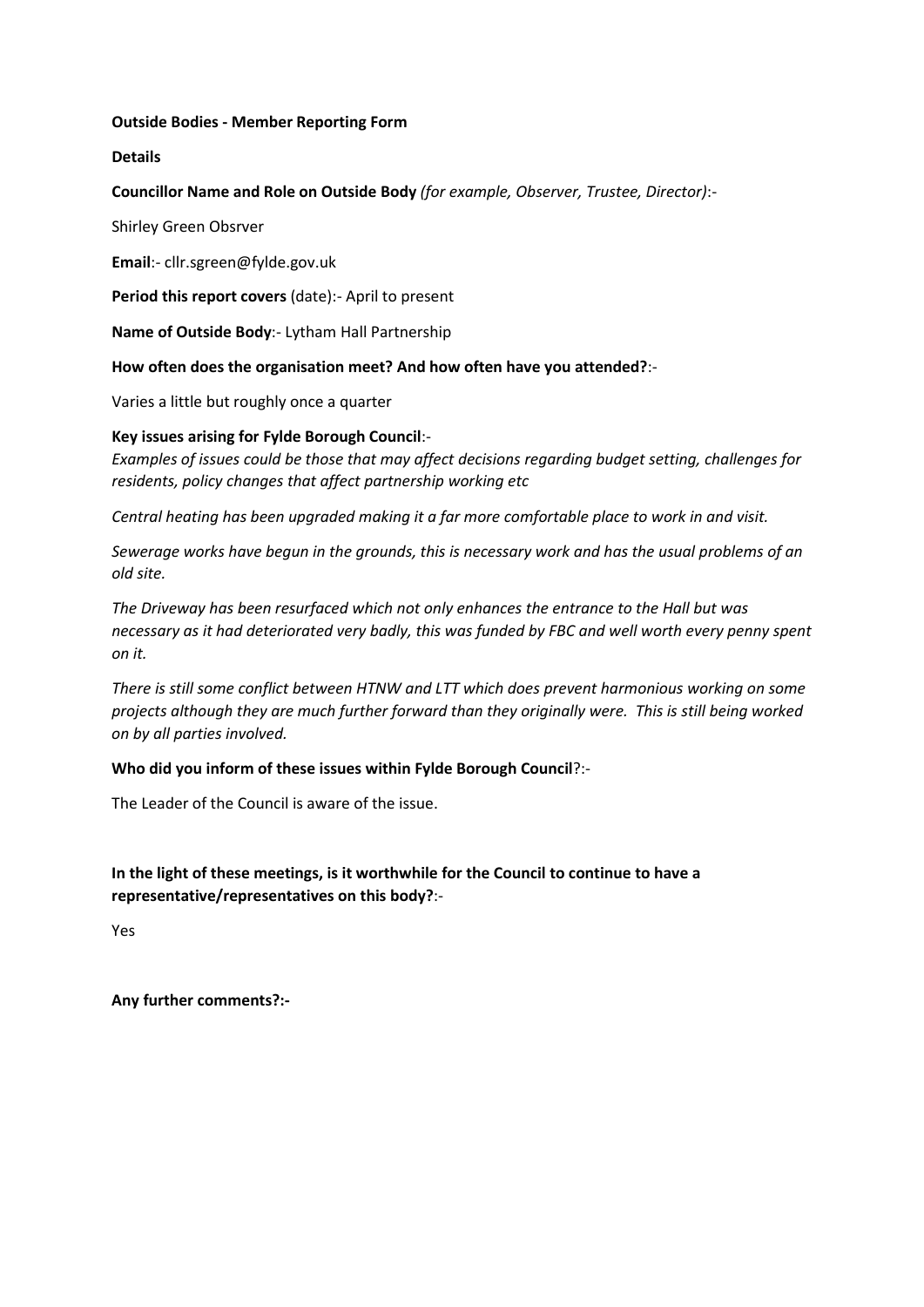### Information

Councillor Name and Role on Outside Body (for example, Observer, Trustee, Director):-Michael Sayward - Observer

Email cllr.msayward@fydle.gov.uk

Period this report covers (date) April - Feb

Name of Outside Body Park View 4U

How often does the organisation meet? Quarterly & as and when needed

How often have you attended? every meeting

What are the key issues arising for Fylde Borough Council Keeping Park View playing fields on the road to recovery during difficult times.

Examples of issues could be those that may affect decisions regarding budget setting, challenges for residents, policy changes that affect partnership working etc

Who did you inform of these issues within Fylde Borough Council? T&L Chairman, Leader of Council Cllr Buckley

In the light of these meetings, is it worthwhile for the Council to continue to have a representative/representatives on this body? Absolutely

#### Any further comments?

Park View Trustees are working hard to drive the park forward after some difficult and dark years and would like to thank the council for the support received over the past few years.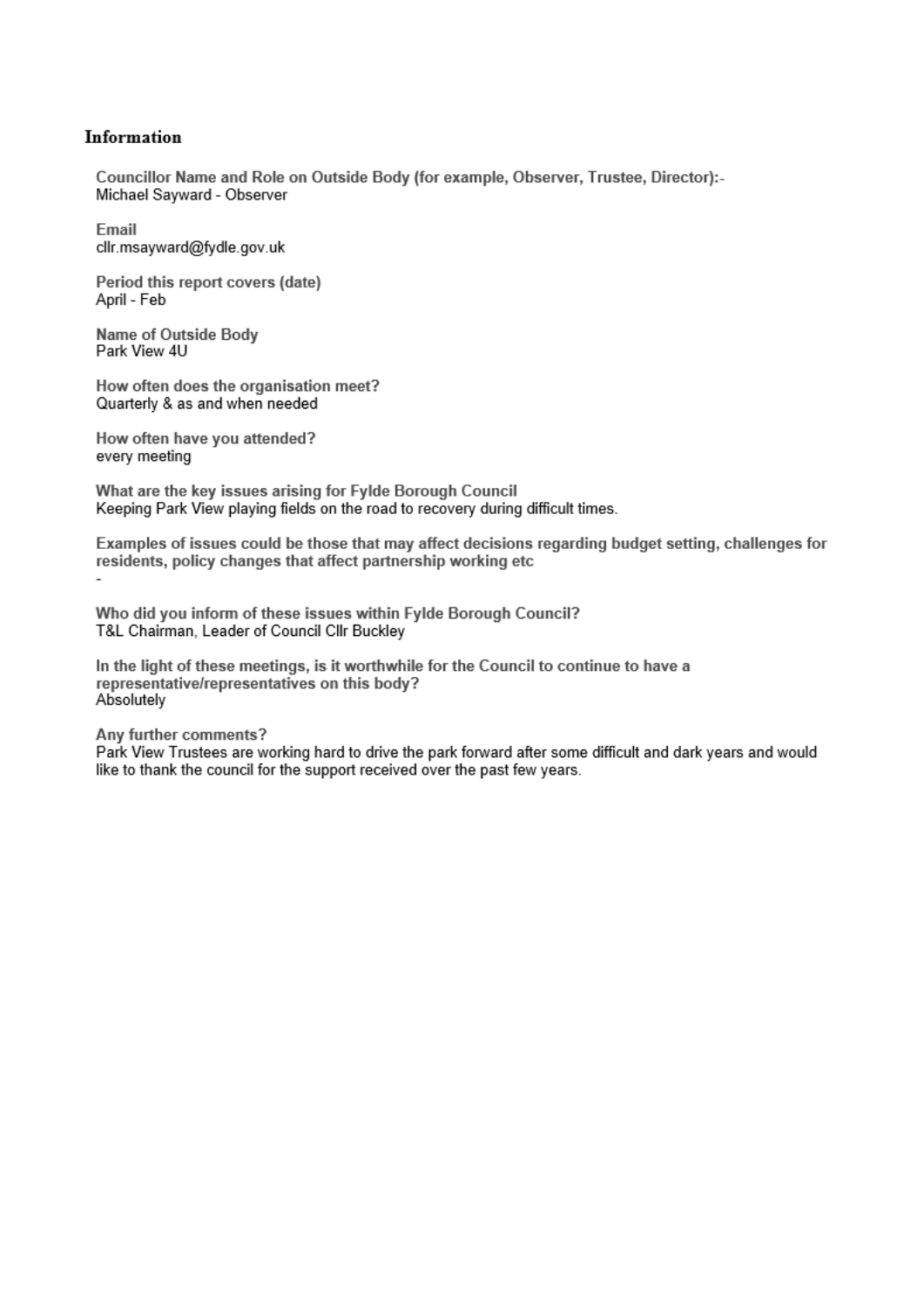Park View 4U – Plan on a Page 2021

| Quarter        | <b>Covid-19 Planning</b><br><b>Assumption</b>                                                                                                                                                                                        | <b>Park Maintenance Activity</b>                                                                                                                                                                                                                                                                                                                                                        | <b>Community Engagement</b>                                                                                                                                                                                                                                                              | <b>Education</b><br>Programme                                                                                  | Fundraising/<br><b>Events</b>                                                               |
|----------------|--------------------------------------------------------------------------------------------------------------------------------------------------------------------------------------------------------------------------------------|-----------------------------------------------------------------------------------------------------------------------------------------------------------------------------------------------------------------------------------------------------------------------------------------------------------------------------------------------------------------------------------------|------------------------------------------------------------------------------------------------------------------------------------------------------------------------------------------------------------------------------------------------------------------------------------------|----------------------------------------------------------------------------------------------------------------|---------------------------------------------------------------------------------------------|
| Q1             | ● Full Lockdown with<br>potential relaxation to Tier<br>3<br>• Partial return of schools<br>through March<br>• Volunteer activities remain<br>on hold<br>• Potential reopening of<br>communal sports areas                           | · Urgent maintenance to<br>recover flooded areas<br>· Internal redecoration of<br>EcoPod<br>• Minor repairs to play<br>equipment<br>· Install sculptures,<br>waymarkers, interpretation<br>boards and bee hotel<br>• Agreement on approach to<br>enable offer of support to<br>repair/maintenance of BMX<br>Track to proceed<br>. Repair to Water Fountains<br>within Sand & Water play | . No Community or Group<br>Activities permitted at this<br>stage                                                                                                                                                                                                                         | • No Education<br>activities<br>delivered at this<br>stage                                                     | • No events<br>possible<br>$\bullet$ Grant<br>Applications<br>ongoing<br>throughout<br>2021 |
| Q <sub>2</sub> | . Return of remaining School<br>pupils<br>• Gradual relaxation of Tier<br>restrictions<br>• Reopening of communal<br>sports areas<br>. Water parks not able to<br>open - water remains<br>switch off<br>• Café allowed to reopen for | · Wetpour / play surface<br>replacement - Teen Zone<br>and Zip Wire<br>• Maintenance of external<br>areas of EcoPod - including<br>revarnish<br>• 'Volunteer It Yourself' with<br>Blackpool & Fylde College -<br>replacement of Kitchen<br><b>Garden Raised Beds</b>                                                                                                                    | . Restart of small Covid-<br>Secure community group<br>activities (Gardening Hub,<br>Forest Tots, Health Walk)<br>• Restart of Community<br><b>Maker Volunteers</b><br>● Restart of Friendly Runners<br>• Restart of DofE Volunteers<br>● Restart of partner<br>community groups (Little | ● Potential for<br>delivery of<br>summer term<br>Beach/Forest<br>School in<br>limited,<br>controlled<br>groups | • No events<br>possible<br>$\bullet$ Grant<br>Applications<br>ongoing<br>throughout<br>2021 |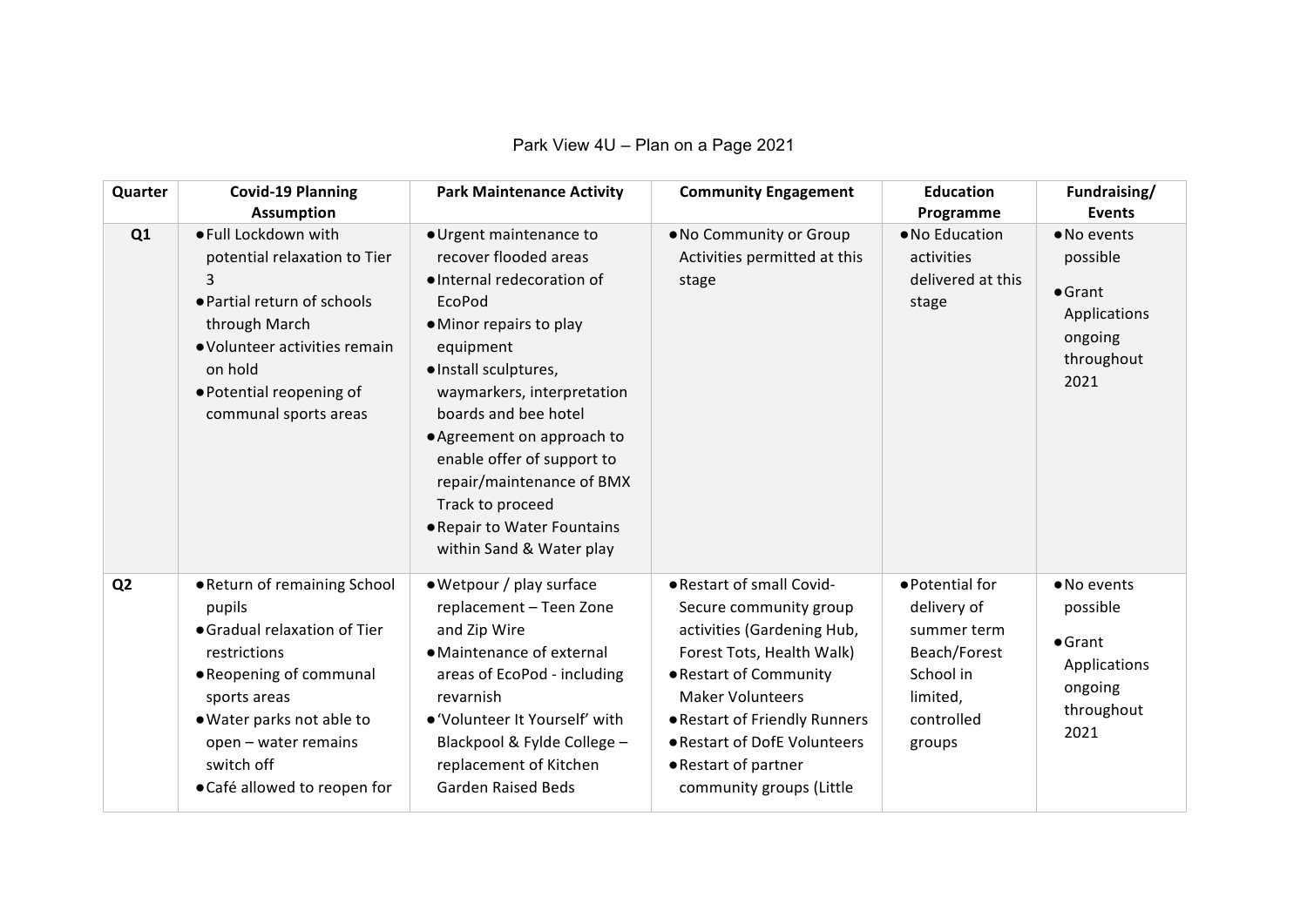|                | small groups / isolated<br>bubbles<br>• Anticipate extremely high<br>footfall as per 2020                                                                                                                                                                                                                               | •Commence Works on<br>maintenance and repair of<br><b>BMX</b> track<br>• CCTV Upgrade in partnership<br>with Local Police<br>• Repainting of Sand and<br>Water area | Beatz, Herbalist clubs, Fylde<br>Family Cycling, Lytham<br>Junior Road Runners)<br>• Restart of Exploring the<br>Wild Edges Project<br>● Police Commissioner Fund<br>- Grass Roots project<br>. Official opening event for<br>Babes in the Woods Project<br>. Return of Lytham Juniors<br><b>Football Club</b><br>● Start of new BMX club |                                                                                                        |                                                                                                                                                                                                               |
|----------------|-------------------------------------------------------------------------------------------------------------------------------------------------------------------------------------------------------------------------------------------------------------------------------------------------------------------------|---------------------------------------------------------------------------------------------------------------------------------------------------------------------|-------------------------------------------------------------------------------------------------------------------------------------------------------------------------------------------------------------------------------------------------------------------------------------------------------------------------------------------|--------------------------------------------------------------------------------------------------------|---------------------------------------------------------------------------------------------------------------------------------------------------------------------------------------------------------------|
| Q <sub>3</sub> | • Further relaxation of Covid-<br>19 Tier restrictions - hard<br>to predict if fully released<br>· Potential to operate water<br>play depending on Gov't<br>and FBC guidance<br>· Potential to re-open toilets<br>to general public for<br>Summer holiday period<br>• Anticipate extremely high<br>footfall as per 2020 | • Continued maintenance of<br>park                                                                                                                                  | ·junior parkrun earliest<br>restart?<br>● Participation in Fylde Green<br>Conference<br>• North west in Bloom<br>● Restart of Seriously Hooked<br>Up                                                                                                                                                                                      | Herbalist<br>Training course<br>Support Fylde<br>$\bullet$<br><b>Sand Dunes</b><br>Summer<br>programme | ● Events subject<br>to Gov't<br>guidance - July<br>Earliest<br>• Christie NHS<br><b>Bike Ride</b><br>$•$ Summer<br>Outdoor<br><b>BBQ/Fundraiser</b><br>/Family Day<br>● Open Air<br>Theatre: Wendy<br>& Peter |
| Q4             | ● To be determined closer to<br>time - risk of further Covid-<br>19 restrictions                                                                                                                                                                                                                                        |                                                                                                                                                                     |                                                                                                                                                                                                                                                                                                                                           |                                                                                                        |                                                                                                                                                                                                               |